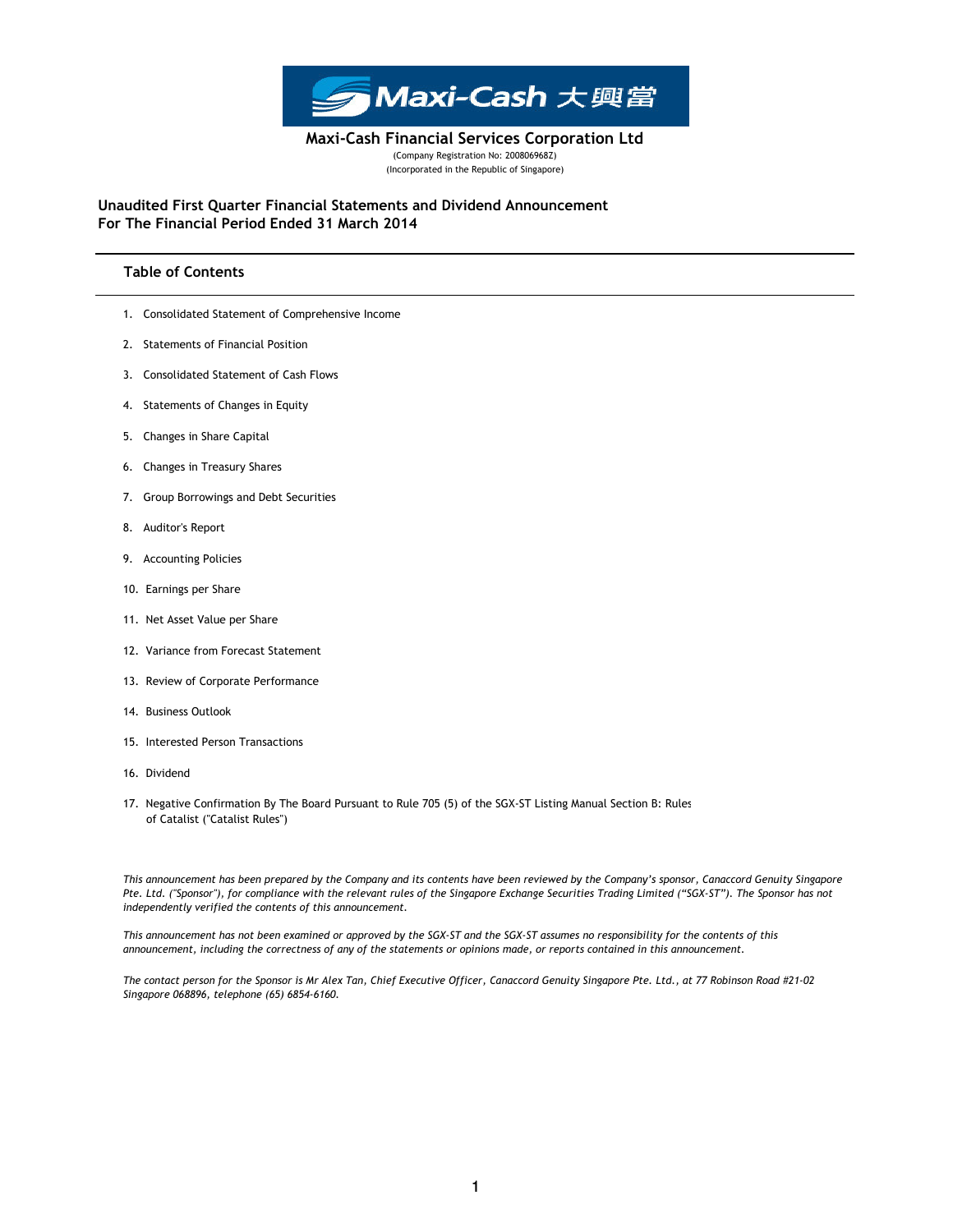# 1. Consolidated Statement of Comprehensive Income

# 1(i) Consolidated Statement of Comprehensive Income For The Financial Period Ended 31 March 2014 ("1Q2014")

|                                                       | Group                    |                          |             |
|-------------------------------------------------------|--------------------------|--------------------------|-------------|
|                                                       | <b>1Q 2014</b><br>\$'000 | <b>1Q 2013</b><br>\$'000 | Change<br>% |
| Revenue                                               | 26,927                   | 26,656                   | 1%          |
| Material costs                                        |                          |                          | 4%          |
|                                                       | (19, 453)                | (18, 702)                |             |
| Employee benefits                                     | (2,747)                  | (2,059)                  | 33%         |
| Depreciation and amortisation                         | (437)                    | (374)                    | 17%         |
| Finance costs                                         | (663)                    | (696)                    | -5%<br>13%  |
| Other operating expenses                              | (3, 772)                 | (3, 325)                 |             |
| <b>Operating (loss)/profit</b>                        | (145)                    | 1,500                    | n.m.        |
| Rental income                                         | 208                      | 134                      | 55%         |
| Other income                                          | 204                      | 44                       | 364%        |
| Profit before tax from continuing operation           | 267                      | 1,678                    | $-84%$      |
| Taxation                                              | (51)                     | (87)                     | $-41%$      |
| Profit for the period                                 | 216                      | 1,591                    | $-86%$      |
| Profit attributable to:                               |                          |                          |             |
| Shareholders of the Company                           | 202                      | 1,576                    | $-87%$      |
| Non-controlling interests                             | 14                       | 15                       | $-7%$       |
|                                                       | $\overline{216}$         | 1,591                    | -86%        |
| Profit for the period                                 | 216                      | 1,591                    | $-86%$      |
| Other comprehensive income for the period, net of tax |                          |                          |             |
| Total comprehensive income for the period             | 216                      | 1,591                    | $-86%$      |
|                                                       |                          |                          |             |
| Total comprehensive income attributable to:           |                          |                          |             |
| Shareholders of the Company                           | 202                      | 1,576                    | $-87%$      |
| Non-controlling interests                             | 14                       | 15                       | $-7%$       |
|                                                       | $\overline{216}$         | 1,591                    | $-86%$      |
| Earnings per ordinary share (cents)                   |                          |                          |             |
| -Basic                                                | 0.04                     | 0.44                     | $-91%$      |
| -Diluted                                              | 0.04                     | 0.44                     | $-91%$      |

Other information :-

|                                                                  | <b>Group</b>      |                   |                    |
|------------------------------------------------------------------|-------------------|-------------------|--------------------|
|                                                                  | 10 2014<br>\$'000 | 10 2013<br>\$'000 | <b>Change</b><br>% |
| Amortisation of prepaid rent                                     | 95                | 95                |                    |
| Depreciation of property, plant and equipment                    | 342               | 279               | 23%                |
| Financial losses on pledged items not fully covered by insurance | 39                | 36                | 8%                 |
| Recovery of allowance for doubtful debts                         | (46)              | ٠                 | n.m.               |
| Foreign currency exchange gain                                   | (20)              | (29)              | $-31%$             |
| Manufacturing and melting loss                                   | 14                | 12                | 17%                |
| Rental income                                                    | (208)             | (134)             | 55%                |

n.m - Not meaningful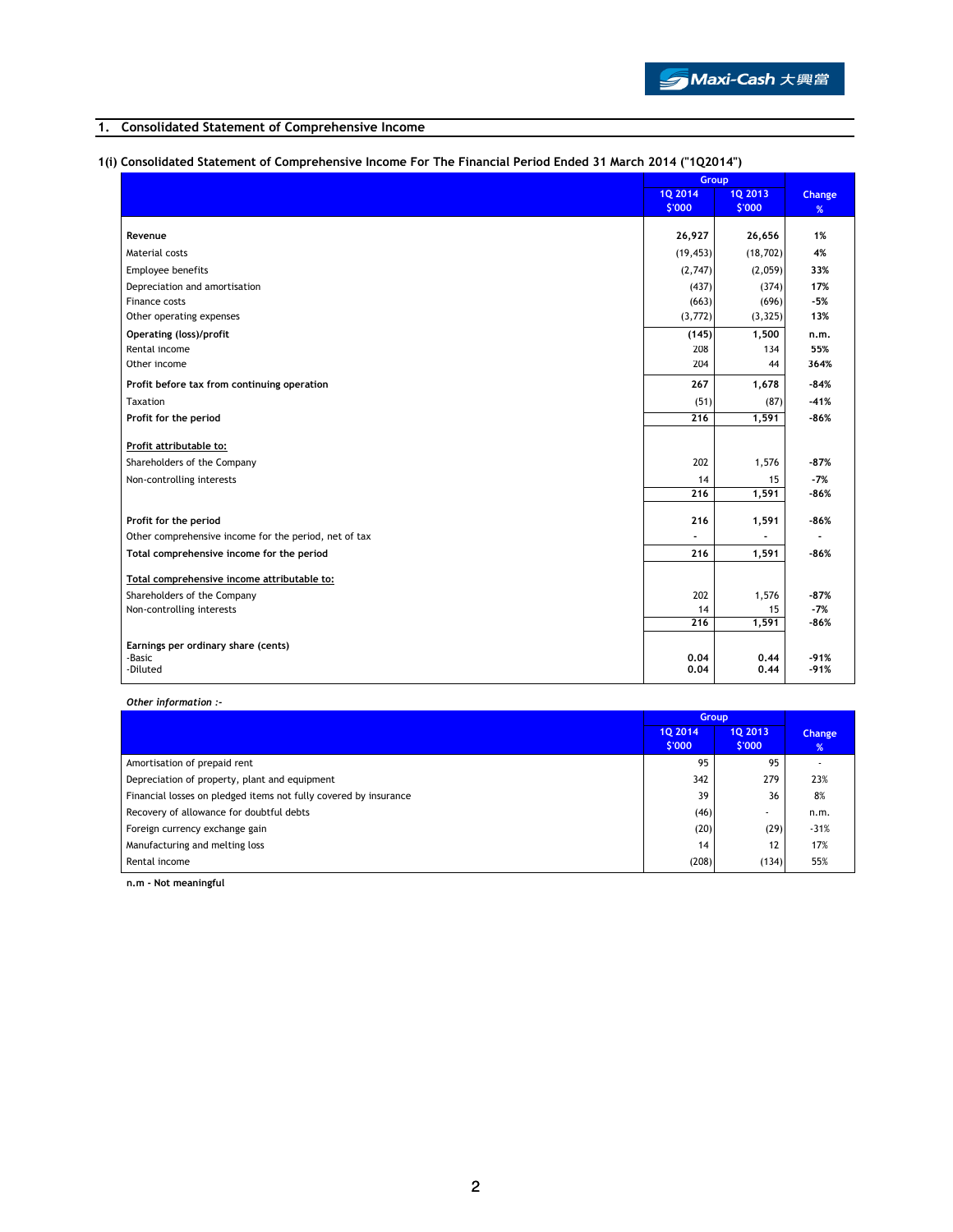## 1. Consolidated Statement of Comprehensive Income (Con't)

#### NOTES:

- 1a Depreciation of fixed assets in pawnshops and retail outlets is computed on a straight-line basis over 3 to 5 years.
- 1b The Group recognises all inventory, including trade-in stock and sales return stock, at the lower of cost and net realisable value.
- 1c The increase in material costs in 1Q 2014 was generally in line with the increase in revenue from the retail and trading of pre-owned jewellery and watches business and the increase in sales of unredeemed pledges.
- 1d Employee benefits expenses for 1Q 2014 increased mainly due to the increase in number of employees, as the Group has more pawnshops and retail outlets as at 31 March 2014 as compared to 31 March 2013.
- 1e Higher depreciation charges in 1Q 2014 was due to the increase in depreciation of plant and equipment for new pawnshops and retail outlets.
- 1f Finance costs for 1Q 2014 decreased mainly due to lower interest rate inccurred.
- 1g Higher other operating expenses in 1Q 2014 was mainly due to the increase in rental costs for new pawnshops and retail outlets in new locations.
- 1h The higher rental income for 1Q 2014 compared to 1Q 2013 was due to more leased properties for sub-leasing and bad debt recovered from one of the tenants.
- 1i Other income for 1Q 2014 increased mainly due to government grants arising from the Wage Credit Scheme, Productivity and Innovation Credit (PIC) Cash and PIC Bonus payouts from Inland Revenue Authority of Singapore.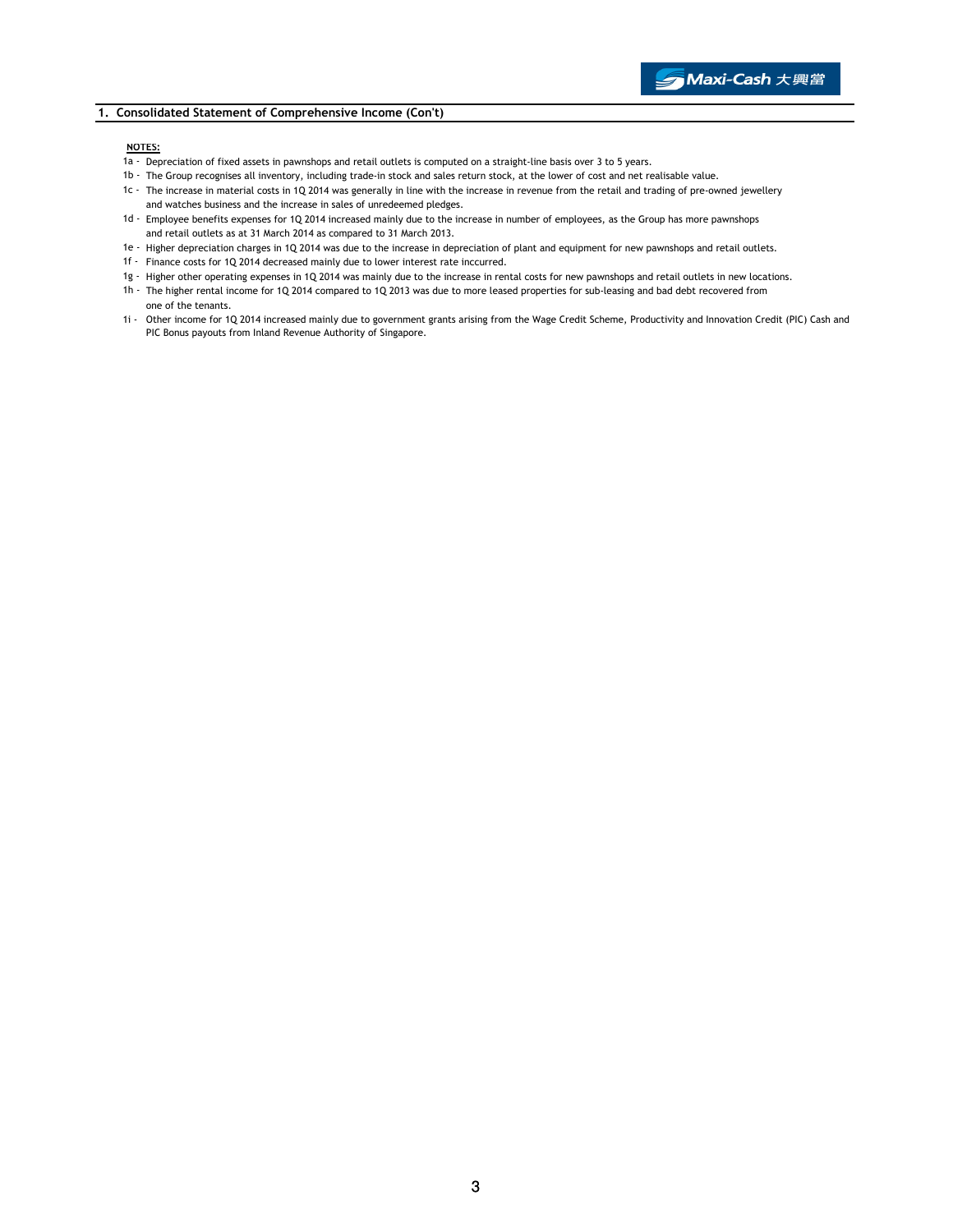

## 2. Statements of Financial Position

|                                                    | Group                  |         | Company   |           |
|----------------------------------------------------|------------------------|---------|-----------|-----------|
|                                                    | 31-Mar-14<br>31-Dec-13 |         | 31-Mar-14 | 31-Dec-13 |
|                                                    | \$'000                 | \$'000  | \$'000    | \$'000    |
|                                                    |                        |         |           |           |
| <b>NON-CURRENT ASSETS</b>                          |                        |         |           |           |
| Property, plant and equipment                      | 4,047                  | 3,734   | 62        | 64        |
| Investments in subsidiaries                        |                        |         | 45,000    | 45,000    |
| Other receivables                                  | 1,662                  | 1,484   | 1,662     | 1,484     |
| Prepaid rent                                       | 95                     | 143     |           | 47        |
| Deferred tax assets                                | 1,004                  | 871     | 62        | 62        |
|                                                    | 6,808                  | 6,232   | 46,786    | 46,657    |
| <b>CURRENT ASSETS</b>                              |                        |         |           |           |
| Inventories                                        | 26,698                 | 22,073  | ٠         | $\sim$    |
| Trade and other receivables                        | 184,657                | 188,233 | 605       | 697       |
| Prepaid rent                                       | 367                    | 379     | 260       | 283       |
| Prepayments                                        | 825                    | 381     | 76        | 126       |
| Due from subsidiaries (non-trade)                  |                        |         | 47,891    | 28,635    |
| Cash and bank balances                             | 8,387                  | 11,601  | 1,972     | 2,426     |
|                                                    | 220,934                | 222,667 | 50,804    | 32,167    |
| <b>TOTAL ASSETS</b>                                | 227,742                | 228,899 | 97,590    | 78,824    |
| <b>CURRENT LIABILITIES</b>                         |                        |         |           |           |
| Trade and other payables                           | 2,986                  | 3,343   | 926       | 1,111     |
| Due to immediate holding company (non-trade)       | 25,736                 | 86,404  | 12,538    | 13,486    |
| Provision for taxation                             | 1,068                  | 883     | 9         | 8         |
| Short-term notes                                   | 20,000                 |         | 20,000    |           |
| Interest-bearing loans and borrowings              | 113,487                | 74,023  |           |           |
|                                                    | 163,277                | 164,653 | 33,473    | 14,605    |
| Net current assets                                 | 57,657                 | 58,014  | 17,331    | 17,562    |
|                                                    |                        |         |           |           |
| <b>NON-CURRENT LIABILITIES</b>                     |                        |         |           |           |
| Other payables                                     | 147                    | 145     | 147       | 145       |
| Deferred tax liabilities                           | 80                     | 79      |           |           |
|                                                    | 227                    | 224     | 147       | 145       |
| <b>TOTAL LIABILITIES</b>                           | 163,504                | 164,877 | 33,620    | 14,750    |
| Net assets                                         | 64.238                 | 64,022  | 63,970    | 64.074    |
|                                                    |                        |         |           |           |
| EOUITY ATTRIBUTABLE TO SHAREHOLDERS OF THE COMPANY |                        |         |           |           |
| Share capital                                      | 64,035                 | 64,035  | 64,035    | 64,035    |
| Accumulated (losses)/profit                        | (409)                  | (611)   | (64)      | 39        |
|                                                    | 63,626                 | 63,424  | 63,971    | 64,074    |
| Non-controlling interests                          | 612                    | 598     |           |           |
| <b>Total equity</b>                                | 64,238                 | 64,022  | 63,971    | 64,074    |
|                                                    |                        |         |           |           |
| Net asset value per ordinary share (cents)         | 13.57                  | 13.53   | 13.64     | 13.67     |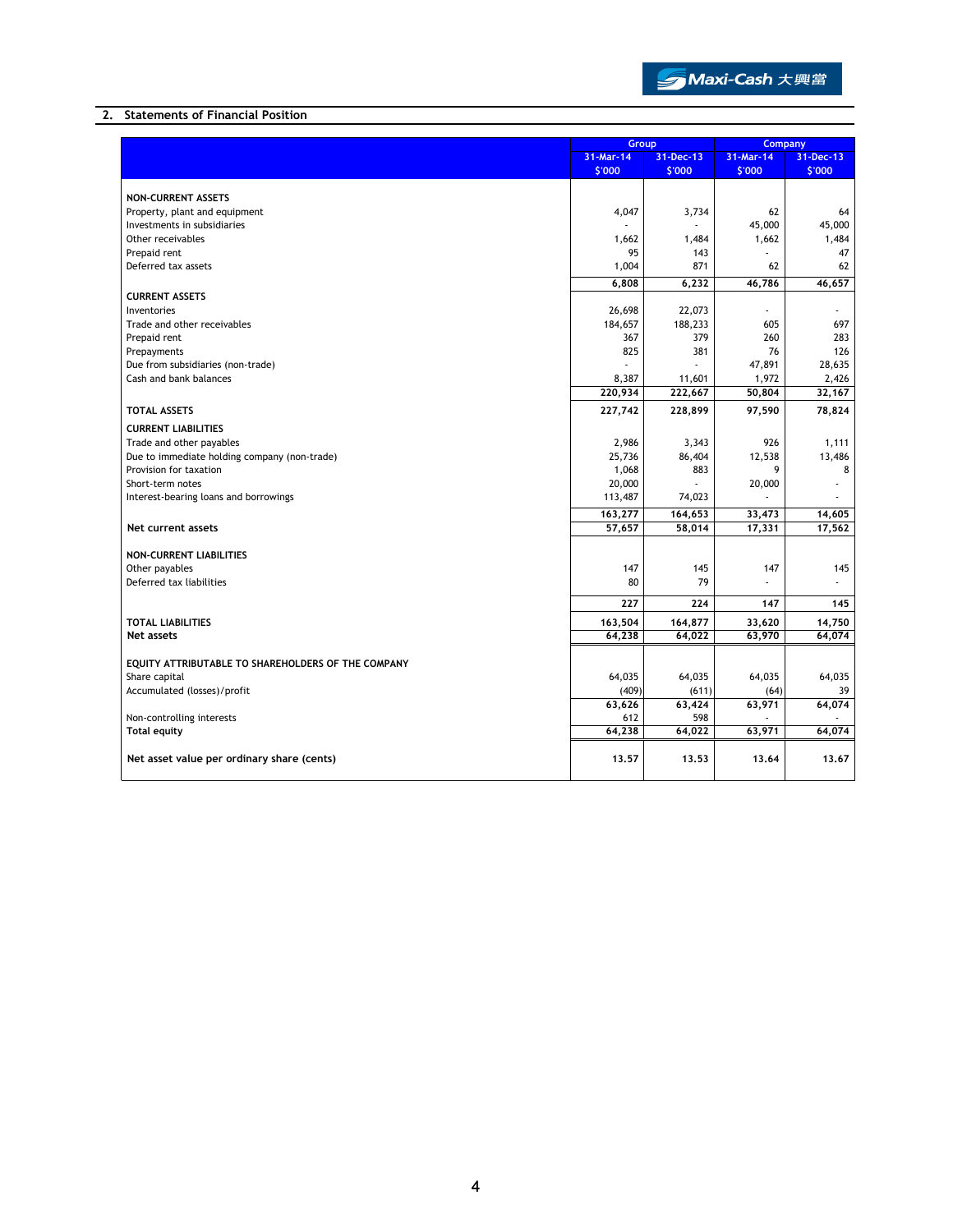## 2. Statements of Financial Position (Con't)

#### 2a. - Review of Financial Position

The equity attributable to shareholders of the Company was \$63.6 million as at 31 March 2014 as compared to \$63.4 million as at 31 December 2013. The increase was attributable to the profit for the period.

The Group's total assets of \$227.7 million as at 31 March 2014 was \$1.2 million lower than that as at 31 December 2013 mainly due to the decrease<br>in trade and other receivables and cash and bank balances, partially offset pre-owned jewellery and watches for the Group's retail and trading of pre-owned jewellery and watches business.

The Group's total liabilities of \$163.5 million as at 31 March 2014 was \$1.4 million lower than that as at 31 December 2013. This was mainly due to the decrease in amount due to immediate holding company (non-trade), partially offset by the increase in interest-bearing loans and borrowings and<br>the Group's issuance of a total of \$20 million of multicurrency medium term the issuance of MMTN were used mainly as working capital for the Group's pawnbroking business.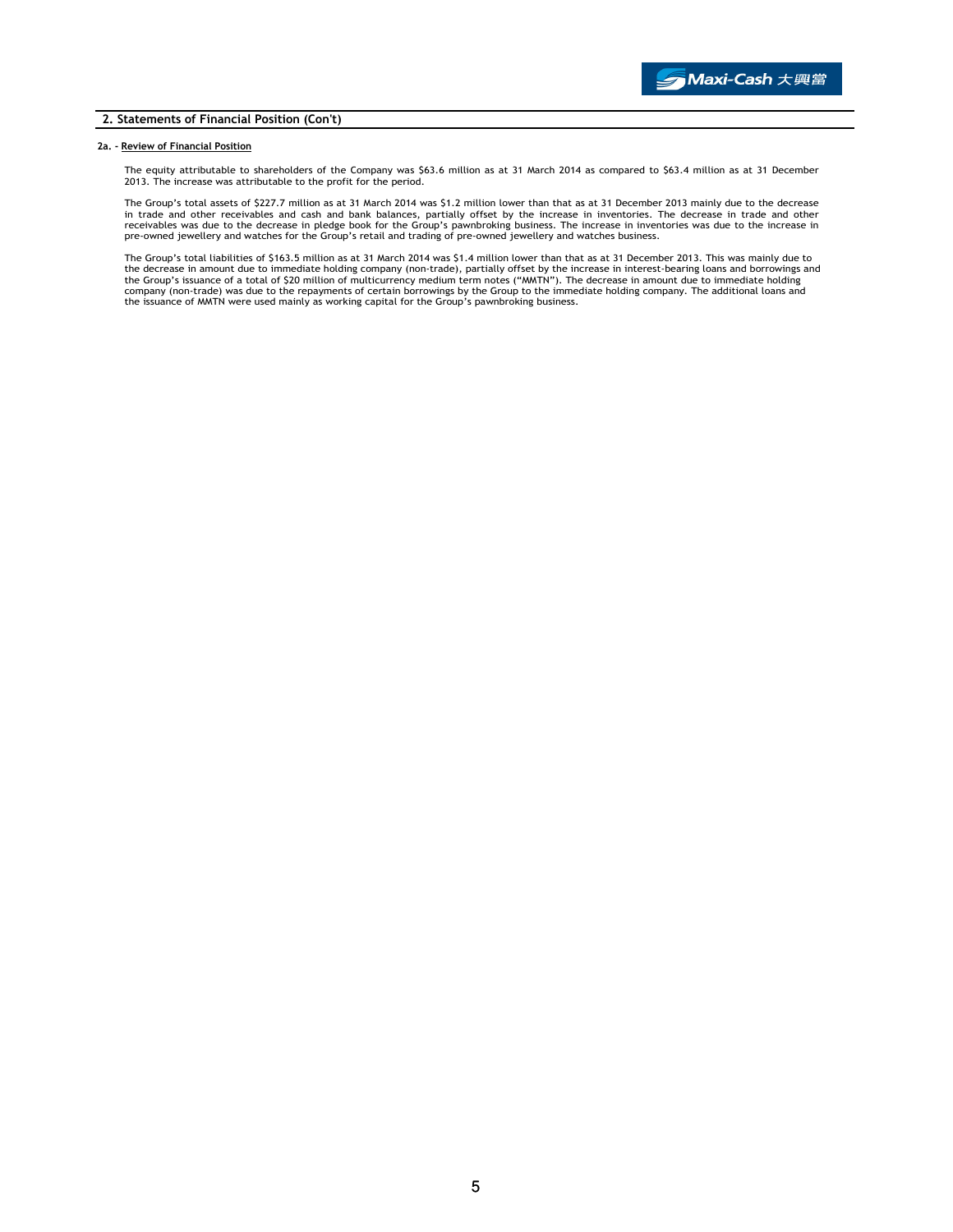

# 3. Consolidated Statement of Cash Flows For The Financial Period Ended 31 March 2014

|                                                                   | Group             |                          |
|-------------------------------------------------------------------|-------------------|--------------------------|
|                                                                   | 10 2014<br>\$'000 | <b>1Q 2013</b><br>\$'000 |
| <b>OPERATING ACTIVITIES</b>                                       |                   |                          |
| Profit before taxation                                            | 267               | 1,678                    |
| Adjustments for:                                                  |                   |                          |
| Depreciation of property, plant and equipment                     | 342               | 279                      |
| Recovery of allowance for doubtful debts                          | (46)              |                          |
| Interest expense                                                  | 663               | 696                      |
| Amortisation of prepaid rent                                      | 95                | 95                       |
| Operating profit before working capital changes                   | 1,321             | 2,748                    |
| (Increase)/decrease in:                                           |                   |                          |
| Inventories                                                       | (4,625)           | 382                      |
| Trade and other receivables                                       | 3,444             | (5, 725)                 |
| Prepayments                                                       | (444)             | (919)                    |
| Decrease in:                                                      |                   |                          |
| Trade and other payables                                          | (355)             | (179)                    |
| Net cash used in operations                                       | (659)             | (3,693)                  |
| Interest paid                                                     | (663)             | (696)                    |
| Income taxes refund                                               | 58                | 36                       |
| Income taxes paid                                                 | (56)              | (130)                    |
| Net cash used in operating activities                             | (1, 320)          | (4, 483)                 |
| <b>INVESTING ACTIVITIES</b>                                       |                   |                          |
| Purchase of property, plant and equipment                         | (655)             | (377)                    |
| Increase in prepaid rent                                          | (35)              |                          |
| Net cash used in investing activities                             | (690)             | (377)                    |
| <b>FINANCING ACTIVITIES</b>                                       |                   |                          |
| Proceeds from short-term notes                                    | 20,000            |                          |
| Proceeds from short-term bank borrowings                          | 71,050            | 72,304                   |
| Repayments of short-term bank borrowings                          | (31, 580)         | (52, 460)                |
| Repayments of finance lease obligations                           | (6)               | (14)                     |
| Repayments of advances from immediate holding company (non-trade) | (60, 668)         | (15, 812)                |
| Net cash (used in)/generated from financing activities            | (1, 204)          | 4,018                    |
| Net decrease in cash and cash equivalents                         | (3, 214)          | (842)                    |
| Cash and cash equivalents at beginning of period                  | 11,601            | 7,518                    |
| Cash and cash equivalents at end of period                        | 8,387             | 6,676                    |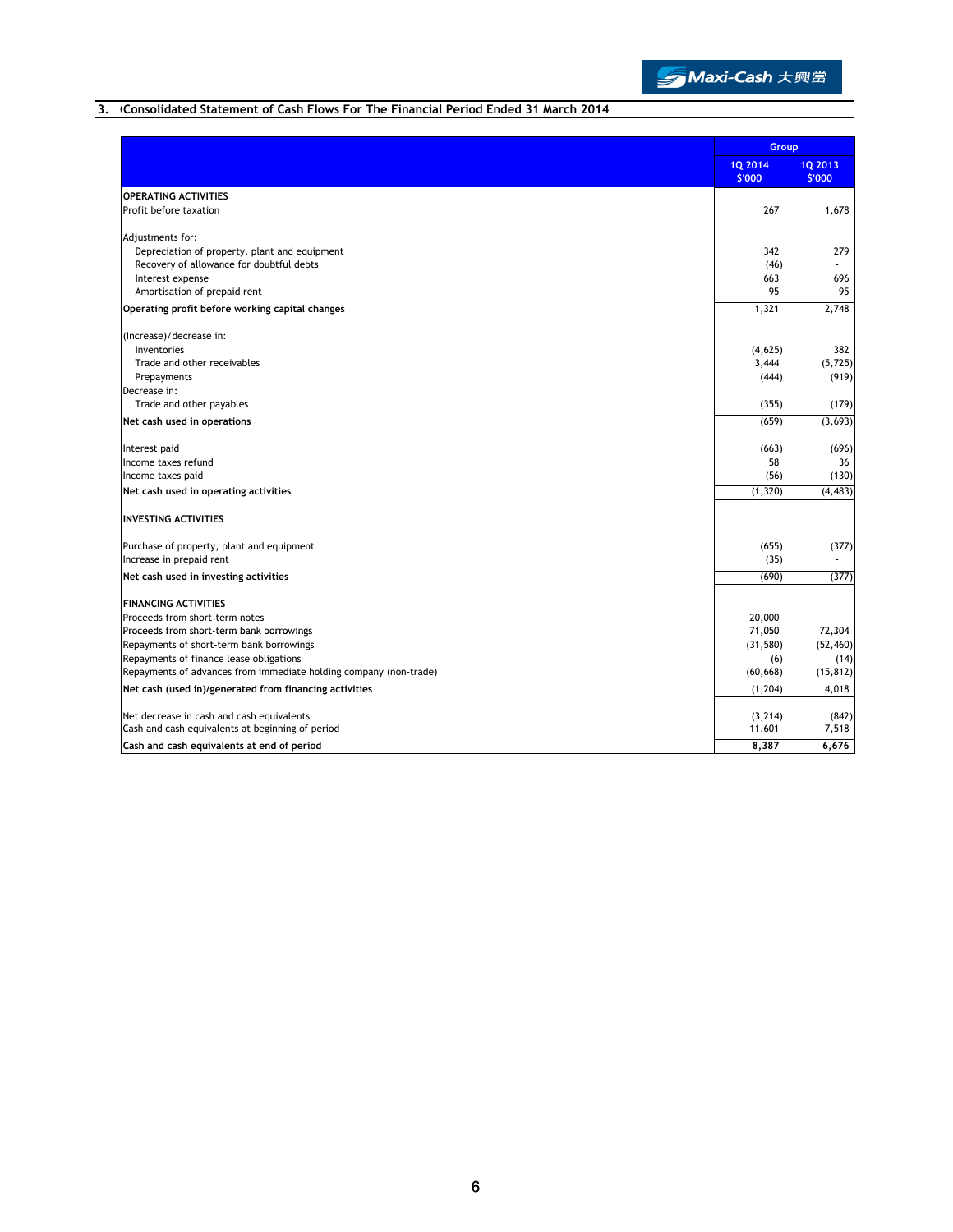## 3. Consolidated Statement of Cash Flows For The Financial Period Ended 31 March 2014 (Con't)

#### Cash and cash equivalents

Cash and cash equivalents included in the consolidated cash flow statements comprise the following amounts:-

|                           | 1Q 2014 | <b>1Q 2013</b> |
|---------------------------|---------|----------------|
|                           | \$'000  | \$'000         |
| Cash at banks and in hand | 8,387   | 6,676          |
| Cash and cash equivalents | 8,387   | 6,676          |

### 3a. - Cashflow Analysis

#### 1Q 2014

Net cash used in operating activities for 1Q 2014 was \$1.3 million compared to \$4.5 million in 1Q 2013. The decrease was mainly due to decrease in trade<br>and other receivables partially offset by increase in inventories and

Net cash used in investing activities of \$0.7 million in 1Q 2014 was due to renovation for pawnshops and retail outlets in new locations.

Net cash used in financing activities was \$1.2 million in 1Q 2014 compared to \$4.0 million generated in 1Q 2013. The net cash used in financing activities in<br>1Q 2014 was due to higher repayments of advances from immediate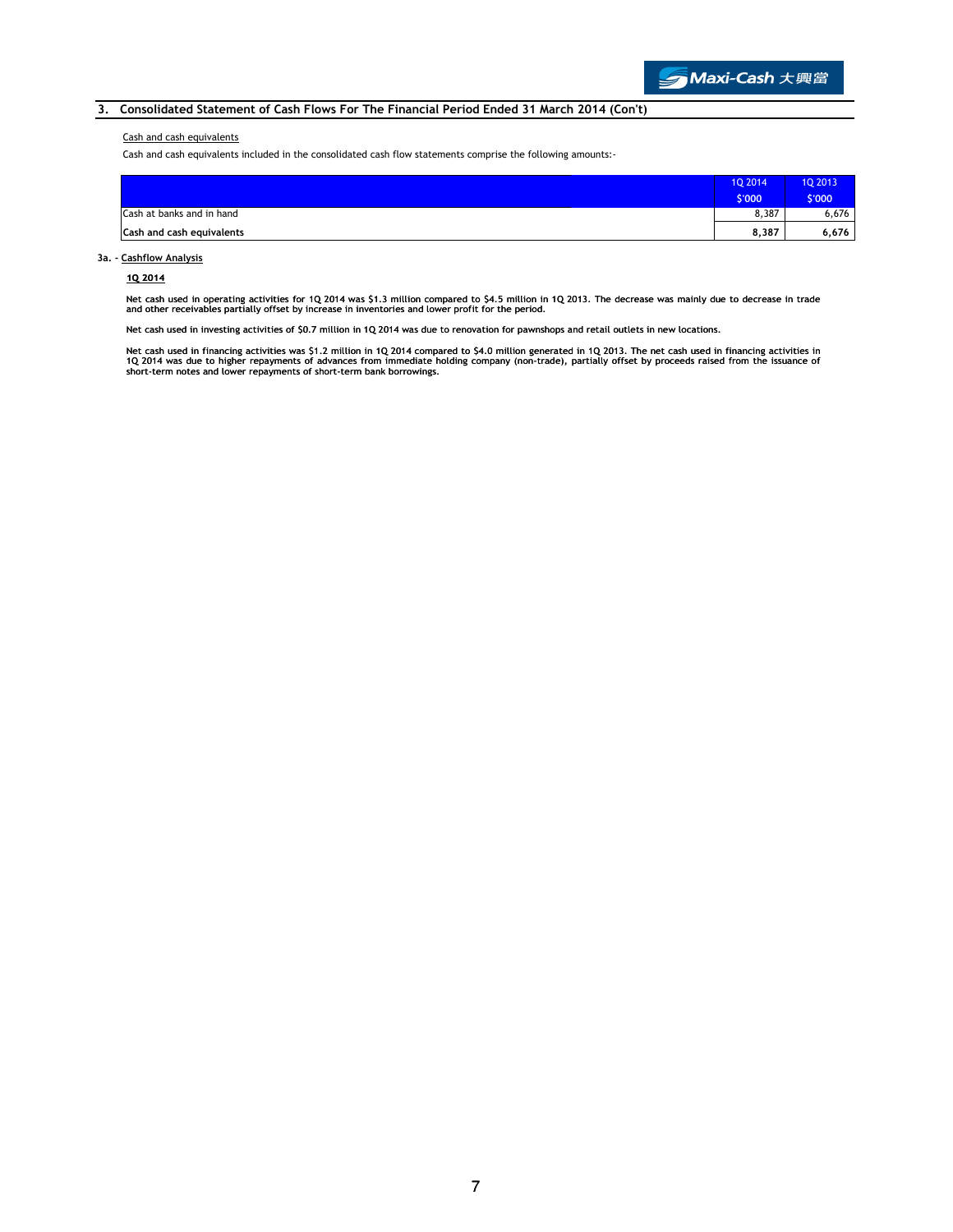# 4. Statements of Changes in Equity

|                                           |                                | <b>Attributable to shareholders</b><br>of the Company |                                 |              |
|-------------------------------------------|--------------------------------|-------------------------------------------------------|---------------------------------|--------------|
|                                           | <b>Share</b><br><b>Capital</b> | <b>Accumulated</b><br>(losses)/profit                 | controlling<br><b>interests</b> | <b>Total</b> |
|                                           | \$'000                         | \$'000                                                | \$'000                          | \$'000       |
| Group                                     |                                |                                                       |                                 |              |
| Balance as at 1 January 2014              | 64,035                         | (611)                                                 | 598                             | 64,022       |
| Total comprehensive income for the period |                                | 202                                                   | 14                              | 216          |
| Balance as at 31 March 2014               | 64,035                         | (409)                                                 | 612                             | 64,238       |
| Balance as at 1 January 2013              | 64,035                         | (411)                                                 | 560                             | 64,184       |
| Total comprehensive income for the period |                                | 1,576                                                 | 15                              | 1,591        |
| Balance as at 31 March 2013               | 64,035                         | 1,165                                                 | 575                             | 65,775       |
| Company                                   |                                |                                                       |                                 |              |
| Balance as at 1 January 2014              | 64,035                         | 39                                                    |                                 | 64,074       |
| Total comprehensive income for the period |                                | (103)                                                 |                                 | (103)        |
| Balance as at 31 March 2014               | 64,035                         | (64)                                                  |                                 | 63,971       |
| Balance as at 1 January 2013              | 64,035                         | 501                                                   |                                 | 64,536       |
| Total comprehensive income for the period |                                | (28)                                                  | ٠                               | (28)         |
| Balance as at 31 March 2013               | 64,035                         | 473                                                   |                                 | 64,508       |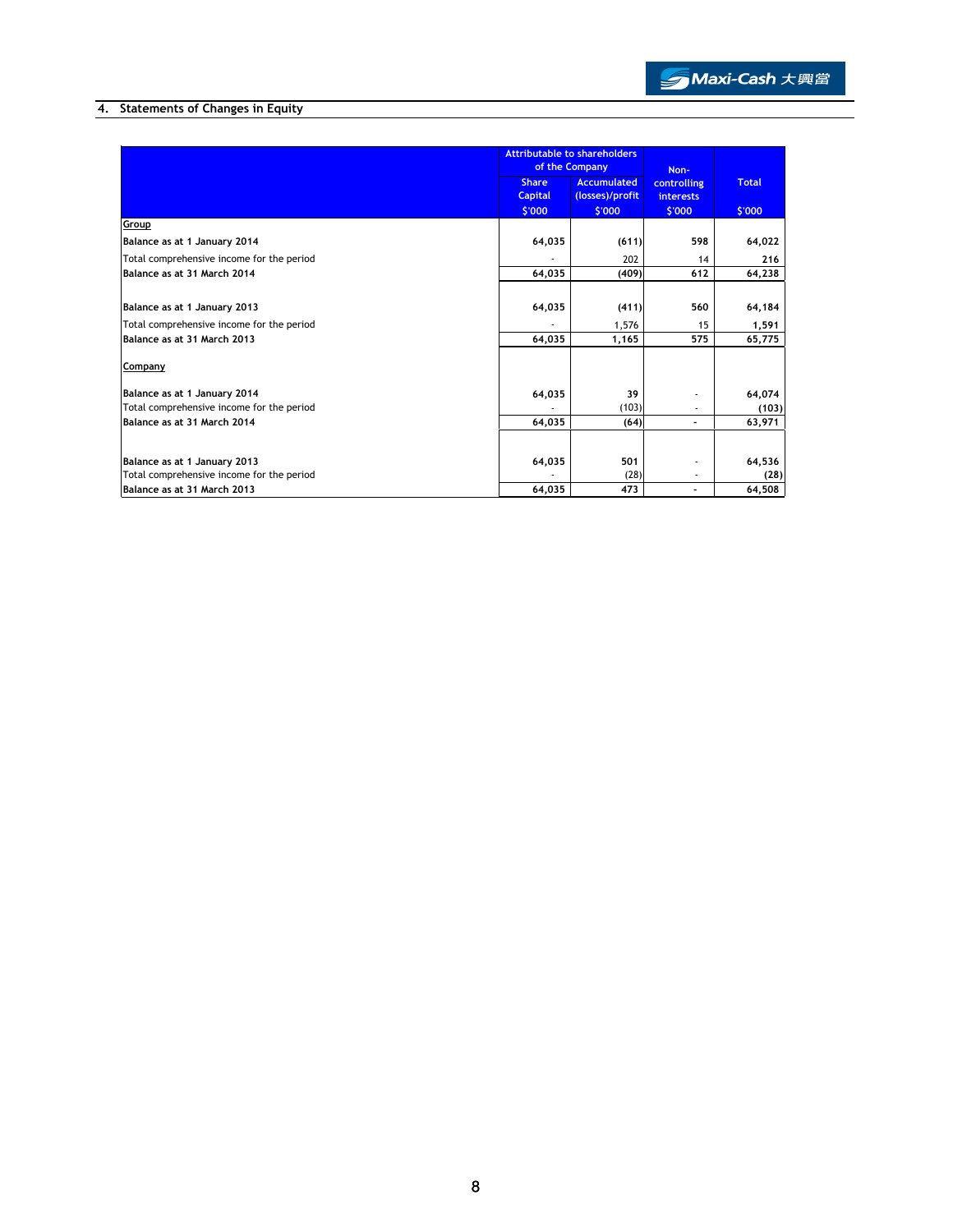

## 5. Changes in Share Capital

|                                                                 | <b>Company</b> |         |
|-----------------------------------------------------------------|----------------|---------|
|                                                                 | 2014           | 2013    |
| No. of shares                                                   | \$'000         | \$'000  |
| Issued and fully paid-up share capital                          |                |         |
| Balance at 1 January 2014 / 2013                                | 468,864        | 355,200 |
| New ordinary shares issued pursuant to bonus issue (Note 1 & 2) |                | 113,664 |
| Balance at 31 March 2014 / 31 December 2013                     | 468,864        | 468.864 |
|                                                                 |                |         |

Note 1 - On 20 February 2013, the Company proposed a bonus issue to shareholders on the basis of one bonus share for every five existing ordinary shares in the capital of the Company which was approved by SGX-ST on 30 April 2013. The 71,039,998 bonus shares were listed and quoted on Catalist on 11 June 2013.

Note 2 - On 6 August 2013, the Company proposed a bonus issue to shareholders on the basis of one bonus share for every ten existing ordinary shares in the capital of the Company which was approved by SGX-ST on 4 September 2013. The 42,623,998 bonus shares were listed and quoted on Catalist on 28 October 2013.

The Company has no outstanding convertibles or treasury shares as at 31 March 2014 and 31 March 2013.

#### 6. Changes in Treasury Shares

There were no sales, transfers, disposal, cancellation and / or use of treasury shares as at 31 March 2014 (31 March 2013: Nil). The Company does not have any treasury shares.

### 7. Group Borrowings and Debt Securities

Amount repayable in one year or less, or on demand

| As at 31-Mar-14          |                            |                          | As at 31-Dec-13            |
|--------------------------|----------------------------|--------------------------|----------------------------|
| <b>Secured</b><br>\$'000 | <b>Unsecured</b><br>\$'000 | <b>Secured</b><br>\$'000 | <b>Unsecured</b><br>\$'000 |
| 113.487                  | 20,000                     | 74,023                   |                            |

#### Amount repayable after one year

|                          | As at 31-Mar-14            |                           | As at 31-Dec-13            |
|--------------------------|----------------------------|---------------------------|----------------------------|
| <b>Secured</b><br>\$'000 | <b>Unsecured</b><br>\$'000 | <b>Secured</b><br>\$'000' | <b>Unsecured</b><br>\$'000 |
|                          |                            |                           | ٠                          |

### Details of collateral

The Group's borrowings and debt securities are secured as follows:-

- i) corporate guarantees by Aspial Corporation Limited; and
- ii) fixed and floating charges on all assets of certain subsidiaries.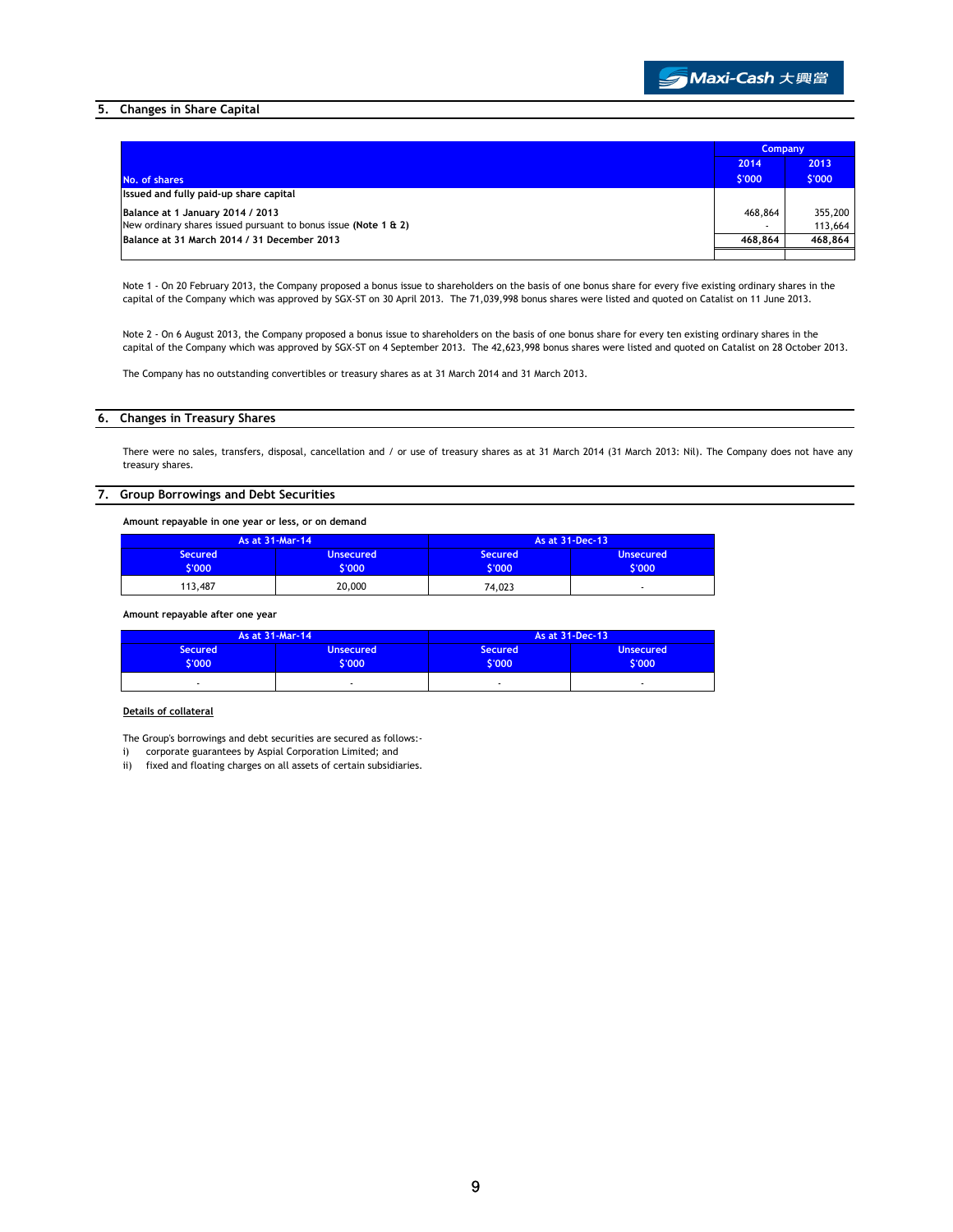## 8. Auditor's Report

The figures have not been audited or reviewed by the auditors.

# 9. Accounting Policies

The Group has applied the same accounting policies and methods of computation in the first quarter annoucement for the current financial year as those of the audited financial statements for the financial year ended 31 December 2013, as well as all applicable new and revised Financial Reporting Standards ("FRSs") which became effective for financial years beginning on or after 1 January 2014. The adoption of these new and revised FRSs has no material effect on the first quarter annoucement for the current financial year.

# 10. Earnings per Share

|                                            | <b>Group</b>       |                    |
|--------------------------------------------|--------------------|--------------------|
|                                            | 31-Mar-14<br>cents | 31-Mar-13<br>cents |
| i) Basic earnings per share                | 0.04               | 0.44               |
| ii) Diluted earnings per share             | 0.04               | 0.44               |
| - Weighted average number of shares ('000) | 468,864            | 355,200            |

## 11. Net Asset Value per Share

|                                            | <b>Group</b> |           | <b>Company</b> |           |
|--------------------------------------------|--------------|-----------|----------------|-----------|
|                                            | 31-Mar-14    | 31-Dec-13 | 31-Mar-14      | 31-Dec-13 |
| Net asset value per ordinary share (cents) | 13.57        | 13.53     | 13.64          | 13.67     |
| Number of ordinary shares in issue ('000)  | 468,864      | 468,864   | 468,864        | 468,864   |

### 12. Variance from Forecast Statement

No forecast for the financial period ended 31 March 2014 was previously provided.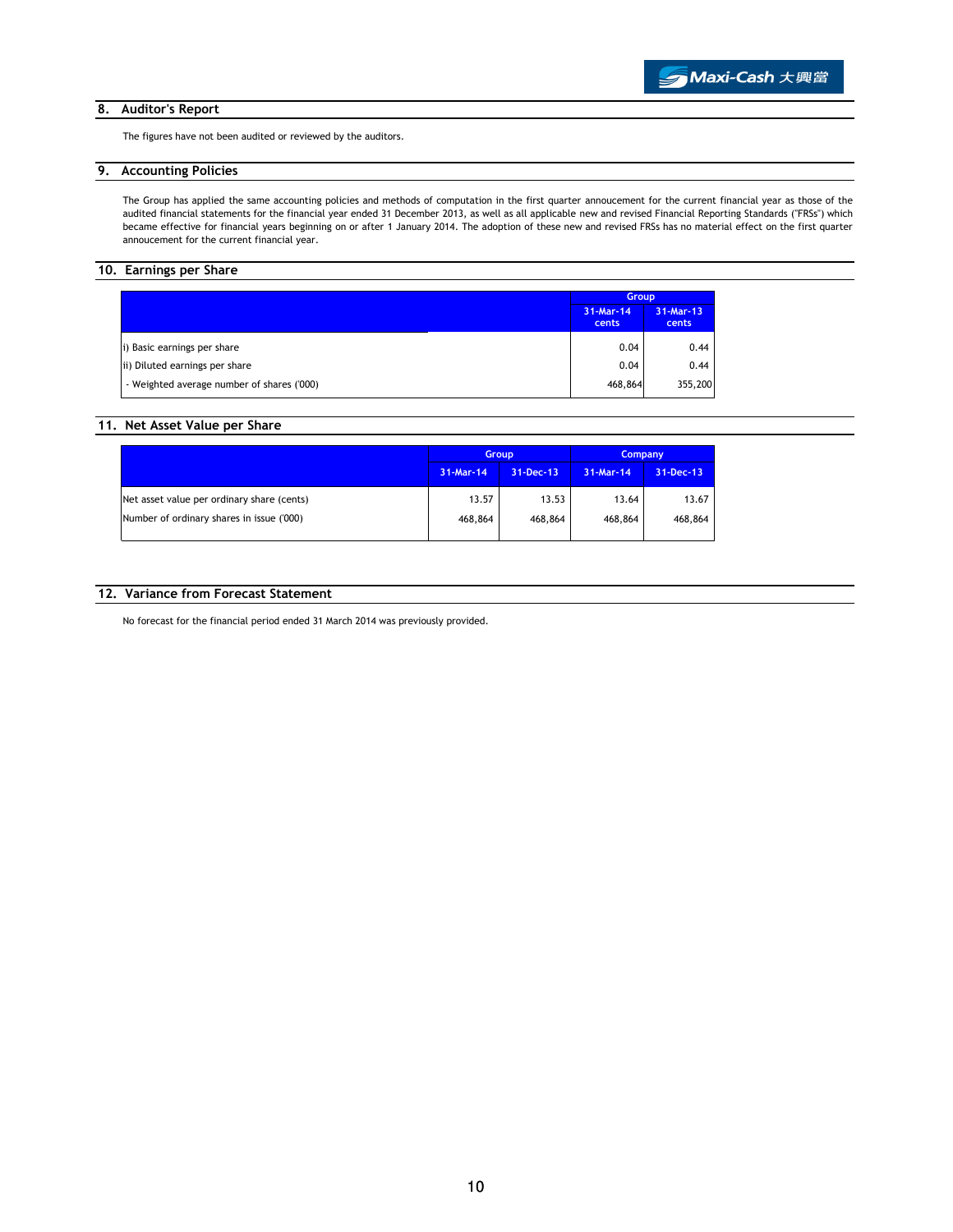#### 13. Review of Corporate Performance

The Group registered a marginal growth in 1Q 2014. Revenue grew by \$0.3 million to \$26.9 million, contributed by both the pawnbroking business and the retail and trading of pre-owned jewellery and watches business.

Revenue contribution from the pawnbroking business increased by about 1.7% in 1Q 2014. The increase was primarily attributed to the higher interest income from its growing pledge book as compared to the corresponding quarter in 2013. The retail and trading of pre-owned jewellery and watches business recorded a marginal increase in revenue in 1Q 2014.

In 1Q 2014, expenses increased across major cost categories mainly due to the increase in number of pawnshops and retail outlets from 29 stores in 1Q 2013 to 35 stores in 1Q 2014. The operation of the additional stores had contributed to the increase in expenses such as rental costs, employee benefits expenses as well as depreciation and amortization expenses.

At the pre-tax level, the Group's profit of \$0.3 million was \$1.4 million lower than that of the corresponding quarter in 2013. The higher revenue was offset by the increase in operating expenses incurred by the new stores.

The average gold prices had increased steadily from an average of USD\$1,244.8 per ounce in January 2014 to USD\$1,336.1 in March 2014. On a<br>quarter-on-quarter basis, the average gold price increased by 1.7% in the 1Q 2014, the 4Q 2013, respectively.

With the improvements in gold prices, the Group recorded its first month of profit from the sales of unredeemed pledges since April 2013, in March<br>2014. The substantial dropped in gold price since January 2013 had resulted February 2014. The Group had also achieved better margins for its retail operation in 1Q 2014.

#### 14. Business Outlook

Business conditions continue to be challenging in 1Q2014 in a highly competitive environment.

The Group will continue to capitalize on its current largest network of 35 stores and highest pledge book value in Singapore as well as the leader and innovator in the pawnbroking industry to capture more market share.

The Group expects to open more new stores in the next few months.

The Group will further reinforced its leadership with the "Maxi-Cash" brand name through Corporate Social Responsibility and brand campaigns that reached out to new market segments.

The new generation refreshed store opens up a new chapter for Maxi-Cash by making the brand relevant and even more approachable to customers. The Group is constantly innovating and taking the lead to provide customers with the best service in the industry. With the new<br>generation store that draws stronger inference to banks, the Group seeks to further

Barring unforeseen circumstances, the Group expects to grow its pledge book value and revenue of its retail and trading of pre-owned jewellery and watch business in FY2014.